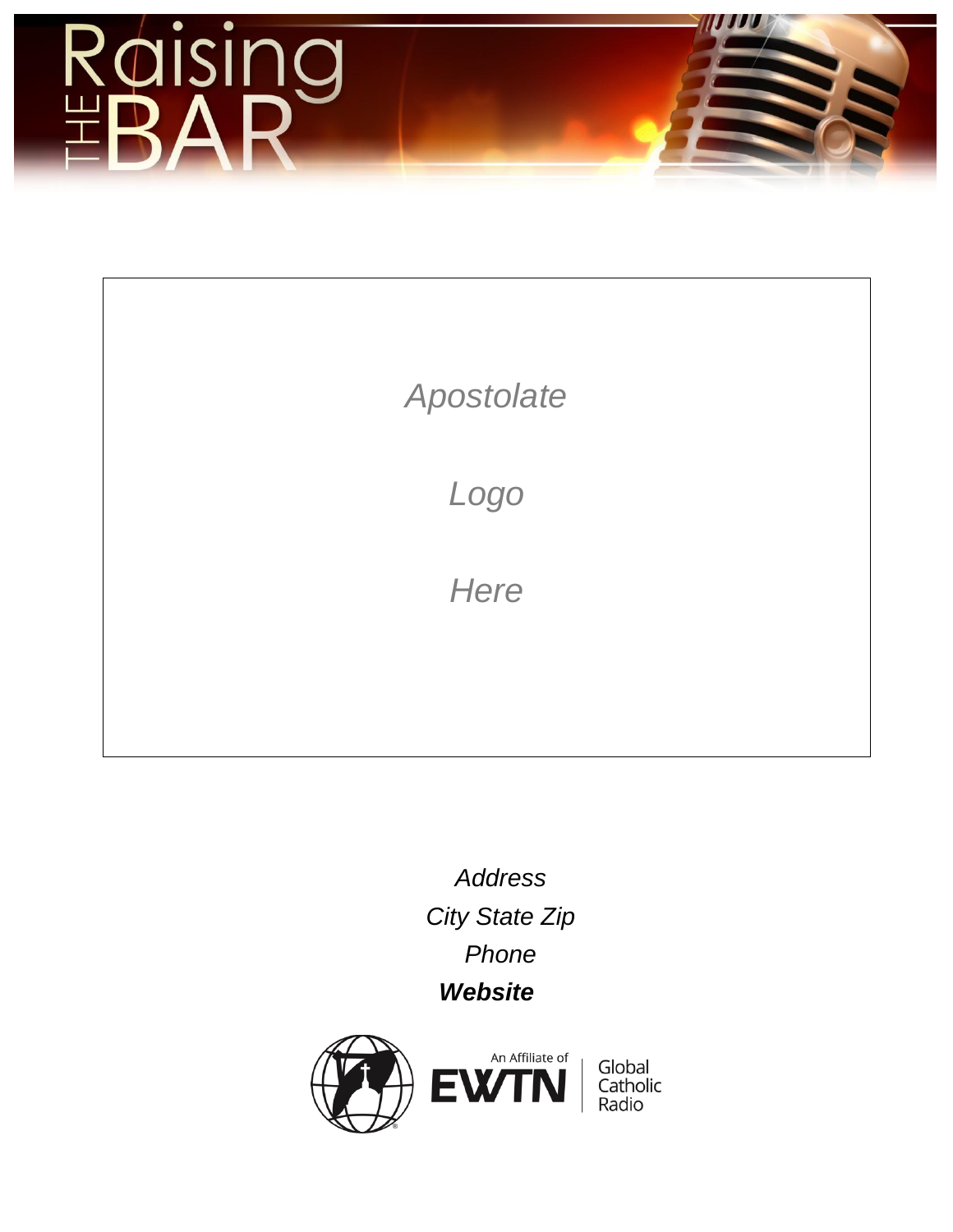

# **STARTING CATHOLIC RADIO**

## **\_\_\_\_\_\_\_\_\_\_** *(Bishop / Archbishop / Cardinal)* **Approval of Project**

We seek the blessing and support of \_\_\_\_\_\_\_\_\_\_ *(Bishop / Archbishop / Cardinal Name)* for our local Catholic radio station.

## **Prayer is the Foundation of Any Successful Effort**

"The fruit of the apostolate is directly dependent upon the depth of the spiritual life." (John Paul II - Address on the Jubilee of the Lay-Apostolate)

### **License**

\_\_\_\_\_\_\_ *(Apostolate Name)* will be licensee for Radio Station \_\_\_\_\_\_\_ *(Call Letters / Frequency / Band)*

### **Papal Plea for Catholic Radio**

Every Pope since the invention of the radio has asked for the medium to be used for the purpose of spreading the Faith. Vatican II repeated this plea and added emphasis on the role of the laity. In its document on Social Communications, the Council said that it is a responsibility of the laity to start Catholic radio stations, and that it would be "shameful" if these efforts were not supported by the faithful.

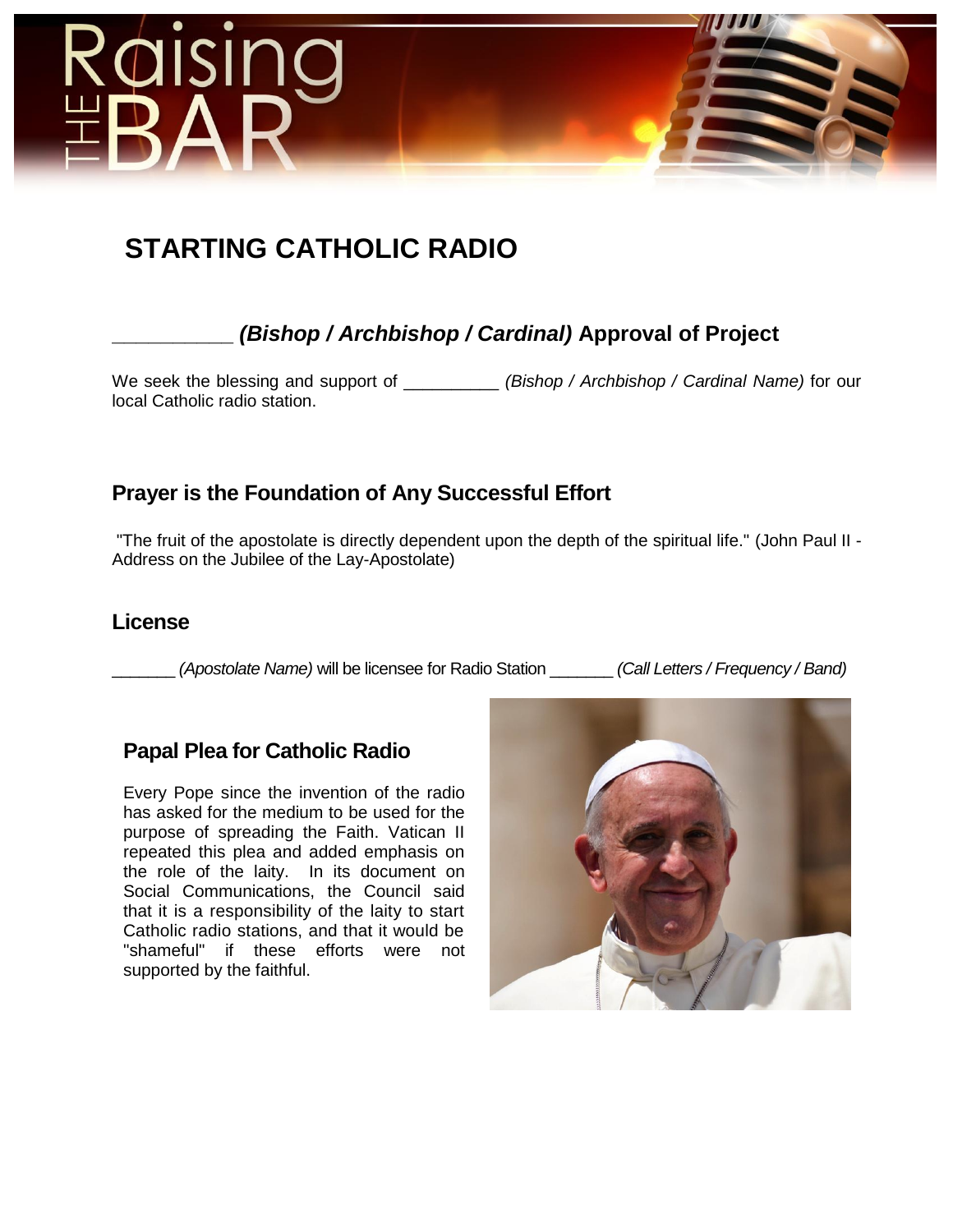

# **LISTENER SUPPORTED**

(Apostolate Name) is a  $501(c)(3)$  not-for-profit corporation. As such, we do not have commercials on the radio or other commercial income. The station is supported through listener taxdeductible donations. Without broad listener support, and the commitment and generosity of EWTN, Catholic radio would not be viable on local AM or FM in the community.

# **Parish Pledge Talks**

One of the most successful methods used in building audience awareness and paying for the operation of local Catholic radio stations is parish pledge talks. A short six-minute scripted talk is given at a weekend slate of Masses. The talk is designed to inform the parishioners of the new station and help raise awareness within the community. The parishioners are asked to complete a pledge card and place it in boxes provided at exits.

# **COMMUNITY SERVICE**

The biggest and most important service we provide the community is the changing of people's lives by bringing them closer to God through radio. However, Catholic radio provides our community with much more:

**-** We will provide shut-ins, the sick and others, who are not able to attend services, with the opportunity to hear weekday Mass, daily prayer services, and other Catholic devotionals.

**-** We will publicize on the air, free of charge, the events of Catholic parishes, schools, diocesan organizations, and Catholic charitable organizations.

**-** We will operate a web page with local Catholic calendar events and other topics including Catholic News. \_\_\_\_\_\_\_\_\_\_ *(Call Letters / Frequency / Band)* will be streamed on our website, which will allow local listeners, or those located outside our listening area, to access our broadcast and hear our station from anywhere in the world.

**-** We will assist catechetical classes and adult learning programs with educational shows like EWTN Open Line, Catholic Answers Live, and The Journey Home. We also plan to publish an electronic monthly newsletter with Catholic, faith-filled content, along with our monthly program schedule. Both items will be accessible on our website.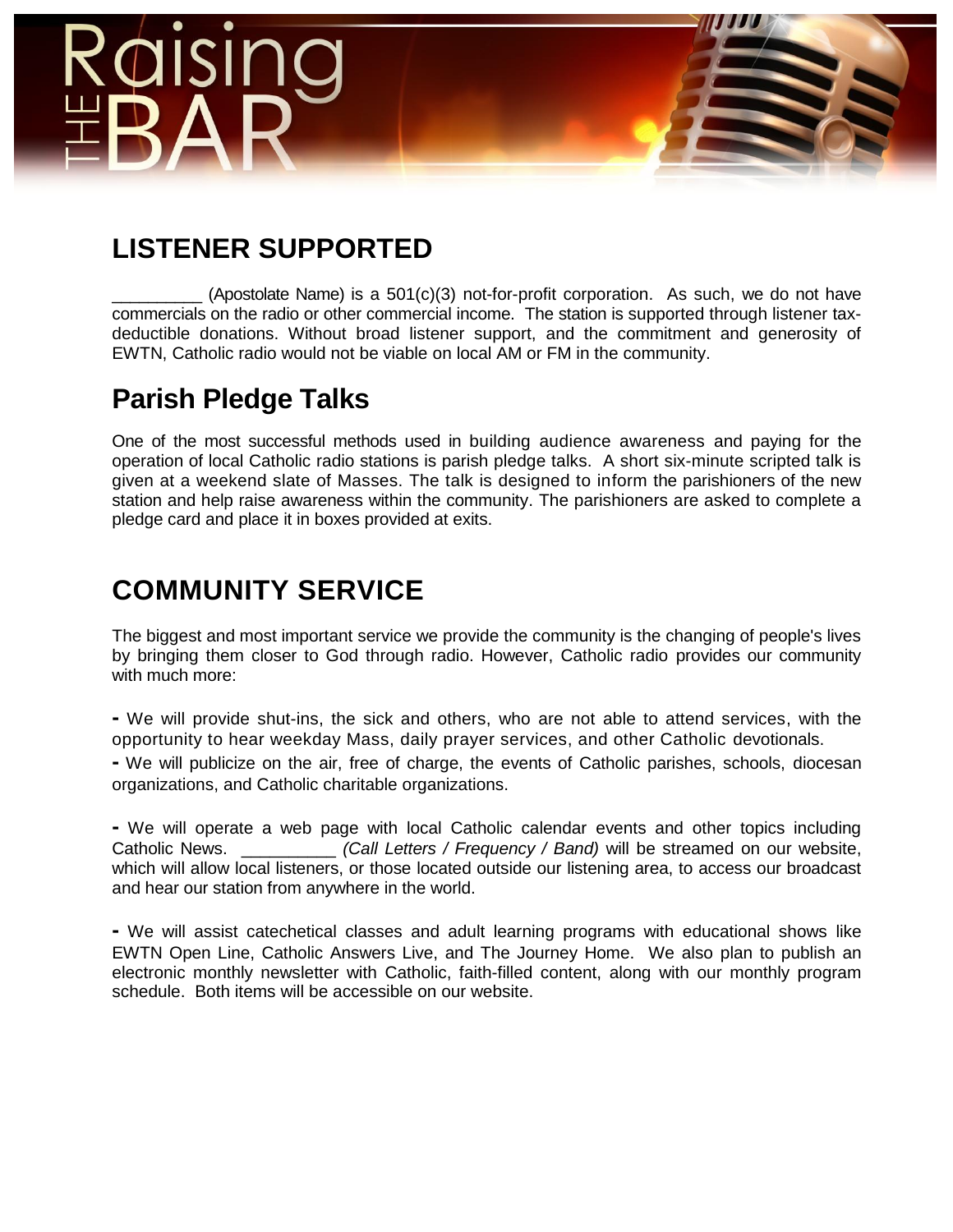

# **CATHOLIC RADIO MOVEMENT**

There are over 15,000 AM / FM radio stations in the United States of America. Ten percent (over 1,500) of these are Protestant-formatted radio stations. The total number of AM / FM radio stations that are Catholic-formatted is 225 (as of 11/2011). Though that seems like a low number in comparison, it is important to know that only ten years ago there were less than 20 Catholicformatted stations on the air.

Catholic radio has been experiencing a tremendous growth spurt over the last decade (1,000 percent growth) and, we need to continue at this rate for many years to come. The goal is an obvious one; make Catholic radio available in every community in the United States of America. It is a lofty, yet very achievable, goal.

Numerous lay-Catholic radio apostolates throughout the U.S. are on the air with their stations and continue to expand. Much of the reason for this is due to the yeomen's work and abundant generosity of EWTN Catholic Radio Network, the national and international radio division of Eternal Word Television Network.

With top-quality content, always in line with the Magisterium of the Church, along with a greater overall support system on numerous levels of acquisition, operation and fundraising, to name a few, Catholic radio is in an ideal position, with God's grace, to accomplish the mission before it – reaching souls with the fullness of truth.

# **Absolutely & Authentically Catholic**

As lay-Catholics, we take the responsibility of broadcasting the Catholic Faith very seriously. We remain focused on following both the Magisterium and Catechism of the Catholic Church, as well as the Vicar of Christ on earth, as the boundaries of our Faith.



## **Evangelization and Catechesis**

The underlying purpose of our programming is evangelization and catechesis. Many Catholics desire a greater understanding of the Faith. All of us are in need of conversion. Our hope is to help motivate listeners to seek a deeper relationship with Jesus Christ and His Church. In doing so, we wish to participate in a small way in the Church's efforts to change lives and save souls.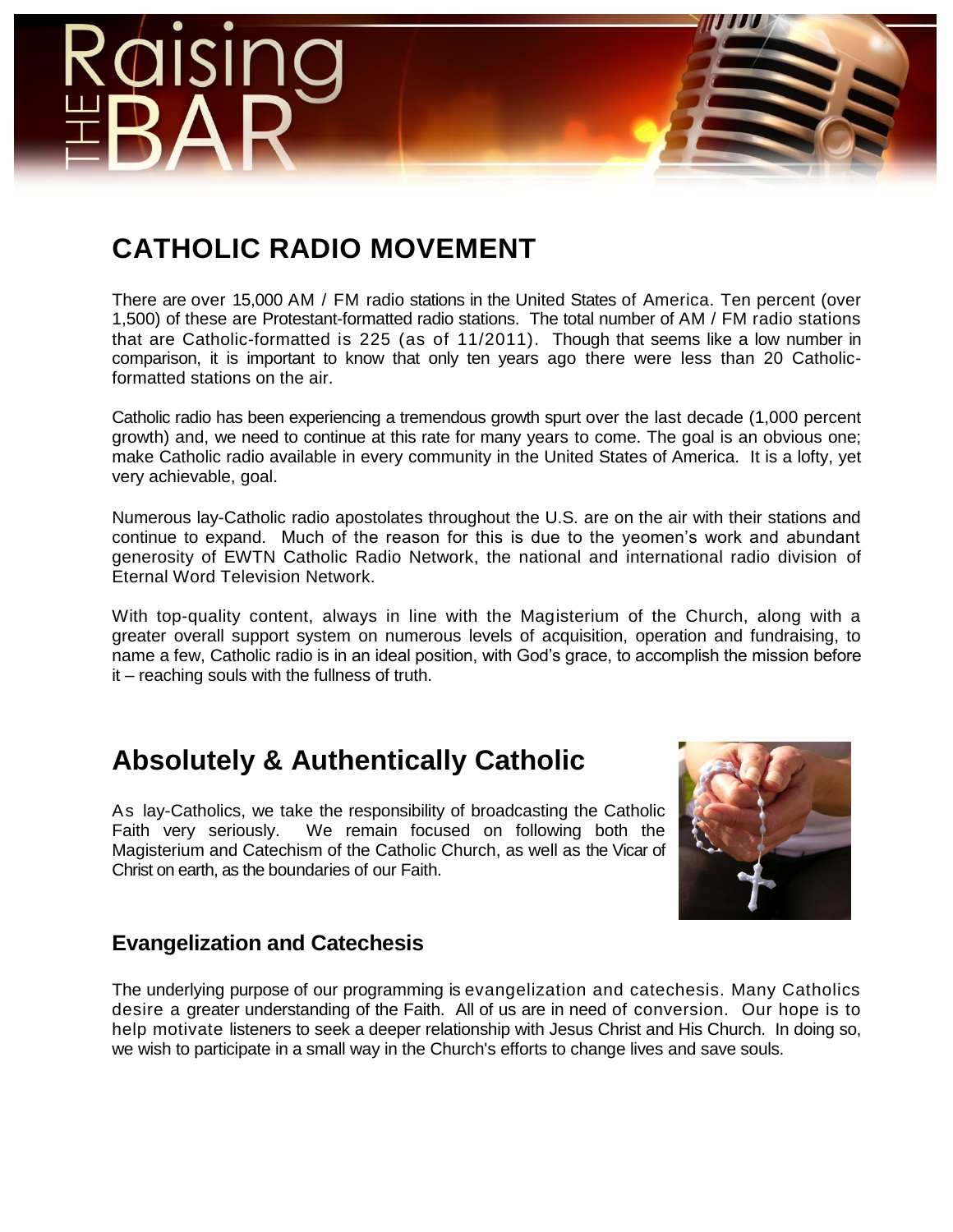

# **ONE HOUR A DAY FOR OUR BISHOP**



We offer one hour a day of free airtime to the \_\_\_\_\_\_\_\_\_\_\_\_ *(Bishop / Archbishop / Cardinal,)* if he so chooses to use it. This enables our local Ordinary to utilize the station as a giant megaphone to communicate and interact even more with his flock, at the same time,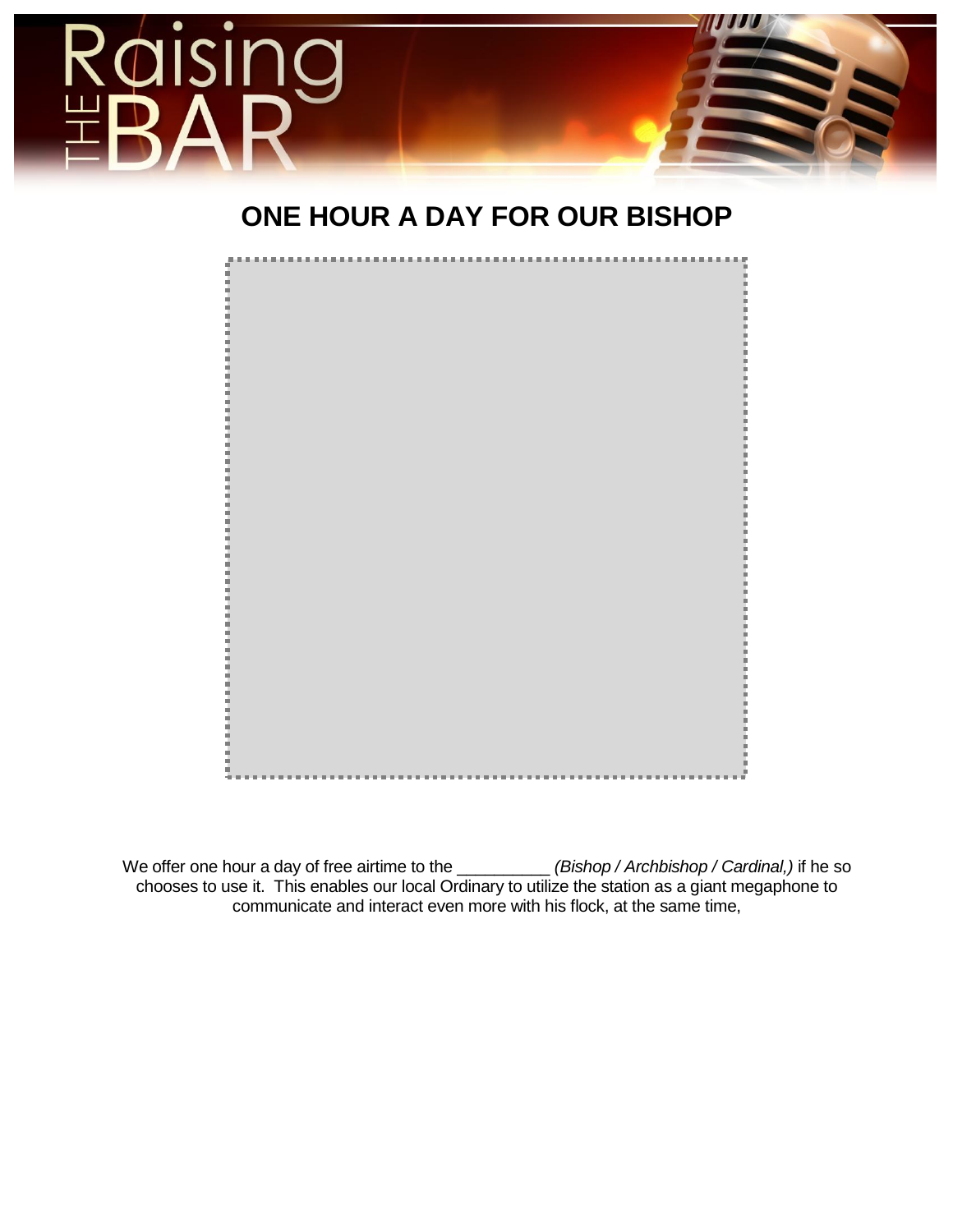

### **SAMPLE PROGRAM LIST FOR**

(Call Letters / Frequency / Band)

### **BENEDICTION & DEVOTION**

Join Mother Angelica and the Poor Clares of Perpetual Adoration, from the Shrine of the Most Blessed Sacrament in Hanceville, Alabama, in weekly Benediction and Adoration of' Our Lord truly present in the Most Blessed Sacrament.

### **CALL ME CATHOLIC**

From the studios of Orange County Catholic Radio in the Diocese of Orange, "Call Me Catholic," hosted by Peggy Normandin, is a light and lively conversation about the perils and blessings of embracing a Catholic identity in our modern world. This live one-hour show celebrates, explores and affirms our Catholic identity as we navigate the daily struggles and blessings of life. Peggy Normandin will leave you energized and excited to tell the world, hey, you can "Call Me Catholic!"

### **CALLED TO COMMUNION**

Dr. David Anders talks lovingly but clearly with non-Catholics and fallen-away Catholics in this live call-in show!

in program designed to offer Catholics and non- Catholics

alike an opportunity to hear from and talk with some of the leading apologists and theologians in the Church today. Hosted by Patrick Coffin.

### **(THE) CATHOLIC CAFE**

This 30 minute show, hosted by Deacon Jeff Drzycimski & Tom Dorian, is a destination for men to share experiences, strengthen their faith, and be better husbands & fathers.

### **CATHOLIC CONNECTION**

Teresa Tomeo, host of Catholic Connection, discusses social issues, media awareness, and interviews community leaders and newsmakers live. Teresa reports on news throughout the Catholic community and how we can make a difference.

### **CHAPLET OF DIVINE MERCY**

Pray this devotion that pleads God's mercy on the whole world.



### **DEFENDING LIFE**

Experts from Priests for Life discuss the pro-life issues we must all face, and ways we can combat the culture of death.

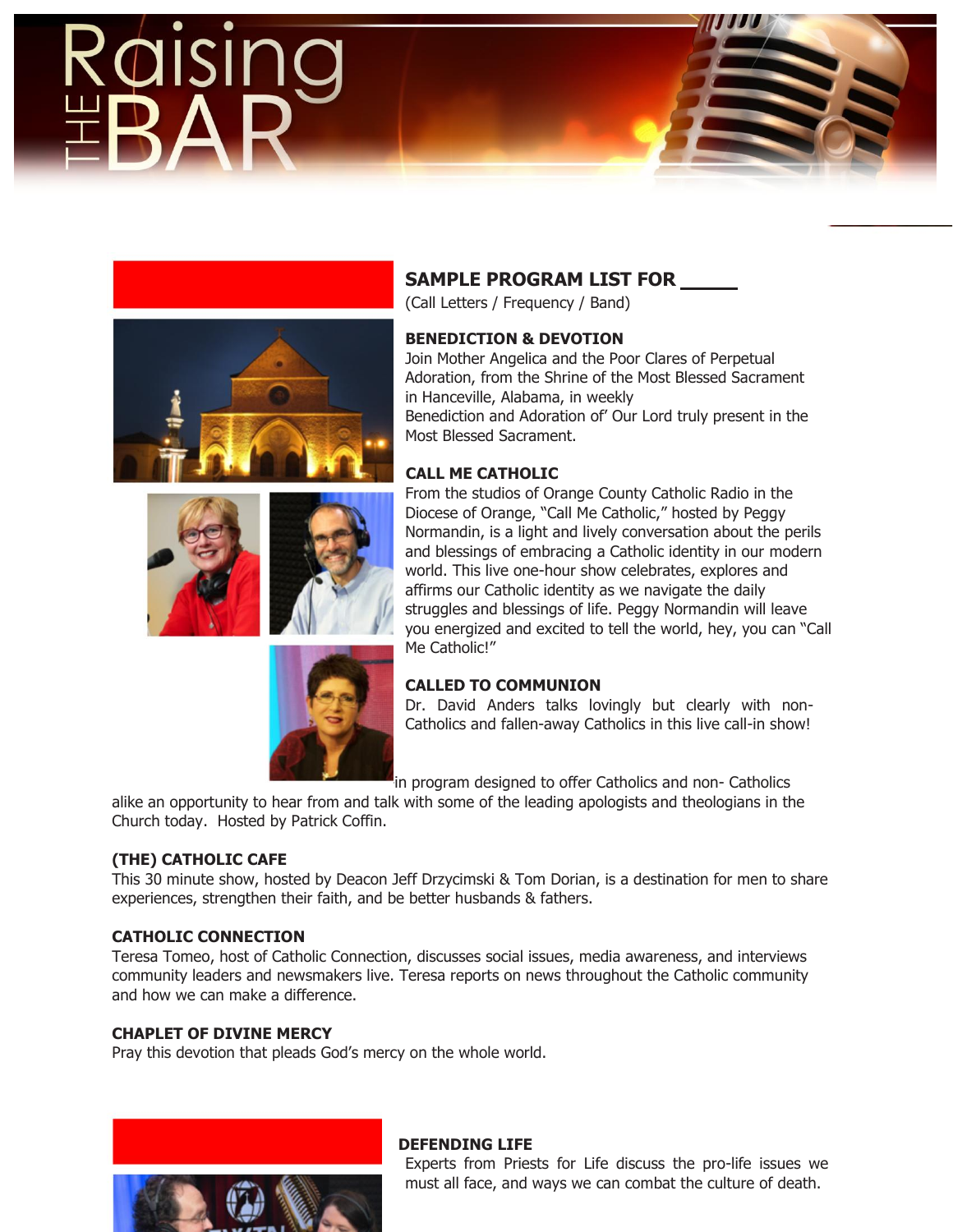

### **DIVINE INTIMACY RADIO**

Hosted by Dan Burke & Melissa Elson, Divine Intimacy Radio is a spiritual haven of rest that inspires listeners toward a new and deeper relationship with God and His Church.

### **(THE) DOCTOR IS IN**

"The Doctor is In" is hosted by Dr. Ray Guarendi, who brings to the program a wealth of academic credentials and personal life experience. He deals with personal problems, family issues, and professional questions. EWTN listeners love his fun approach and practical advice!

### **EWTN BOOKMARK**

Learn about the spiritual truths, obstacles, and joys that have not changed for thousands of years, with host Doug Keck. He and his guests reveal the lives and works of renowned Catholic authors, unveiling the Christian themes and philosophy that inspired their writing.

### **EWTN LIVE**

On Wednesday nights, join one of EWTN's longtime favorite hosts, Fr. Mitch Pacwa, as he interviews a variety of guests seeking to teach and prepare us for evangelism.

### **EWTN OPEN LINE (LIVE)**

"EWTN Open Line" is a fast-paced call-in show, with a new host every day! This enables our listeners to ask questions and comment to each host's area of expertise.

- $\sim$  Mondays: John Martignoni (Apologetics)
- ~ Tuesdays: Barbara McGuigan (Chastity / Pro-life Issues)
- $\sim$  Wednesdays: Fr. Mitch Pacwa (Bible and Church Questions)
- $\sim$  Thursdays: Fr. Larry Richards (The New Evangelization)
- $\sim$  Fridays: Colin Donovan (Theology)

### **FAMILY THEATER CLASSIC RADIO**

EWTN Radio is proud to present this series from the Golden Age of Radio! These award- winning programs from Family Theater Productions feature well-known movie and radio stars, a full orchestra and sound effects, and family-oriented storie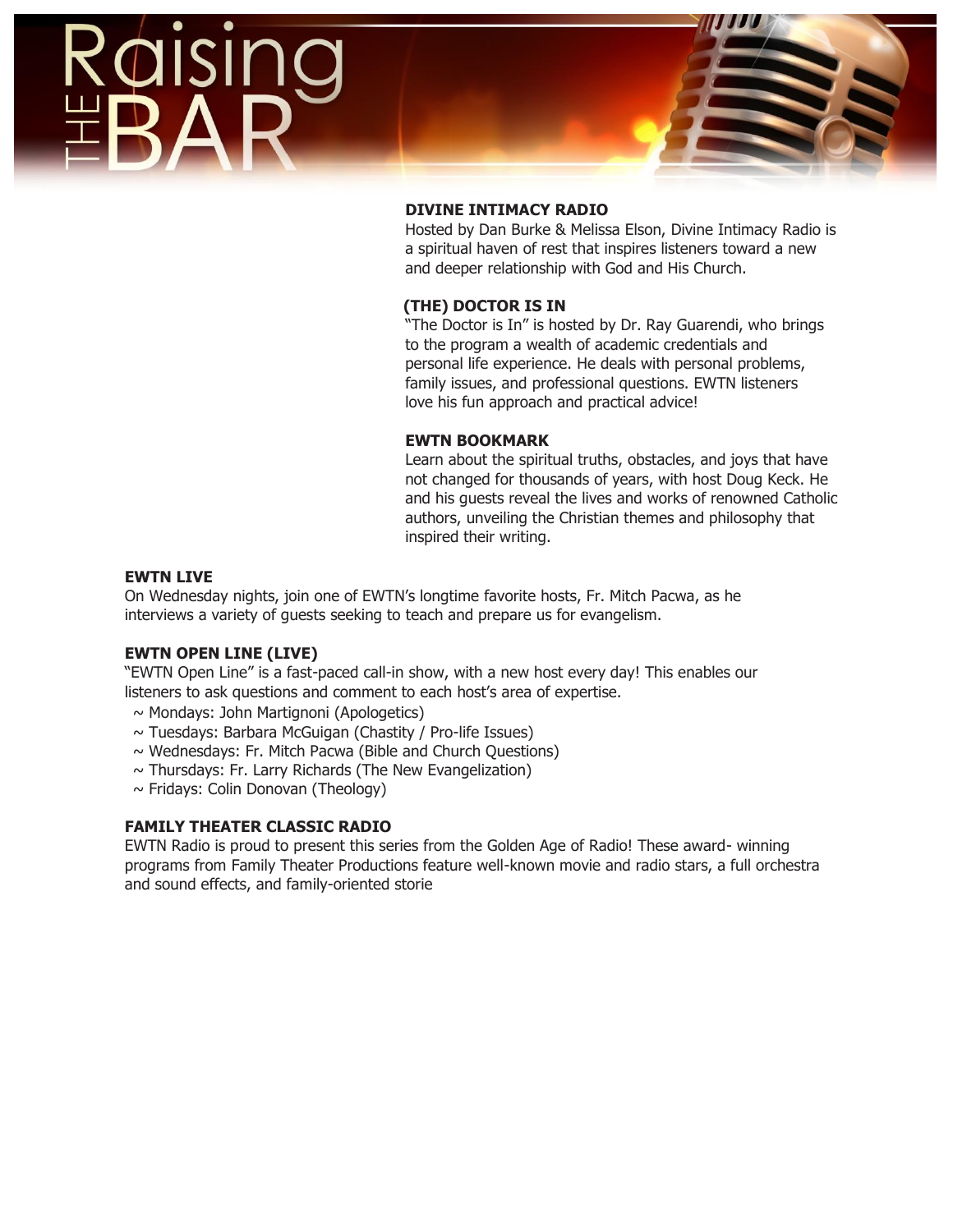# SI



Father Robert Spitzer answers questions on a wide range of subjects, including: Reason, Faith, Suffering, Virtue, and the Existence of God. Hosted by Doug Keck.

### **THE) GOOD FIGHT**

What does it take to be a saint? In this two-hour live show, Barbara McGuigan, her guests and her listeners talk about saints…past, present and future. Sainthood is not beyond reach for any of us!

### **(THE) JOURNEY HOME**

Host Marcus Grodi and his guests discuss their personal "journeys home" back to the Roman Catholic Church.

### **KRESTA IN THE AFTERNOON**

Well-known Catholic speaker and author Al Kresta speaks with people from all walks of life on various topics of the day, and about their walk with the Lord.

### **LIGHT OF THE EAST RADIO**

Fr. Thomas Loya and his guests explore the rites of the Eastern Catholic Churches (in full communion with the Pope!)

- Our Lady of the Angels Chapel, Irondale, Alabama
- **MASS 198 IN ASS (MASS TRAY) MASS FROM EXTIGLE Angles** Chapel, Alabama

### **MORE2LIFE**

There really is more to life ... Join Dr. Greg Popcak and his wife Lisa for this live, call in program that helps listeners navigate the waters of family life with relevant, relatable and achievable tools and solutions straight from the genius of John Paul II's Theology of the Body. It is the life you were meant to live!

### **MORNING GLORY**

"It's the start of a new day for morning Catholic Radio!" This fast-paced, faith-based morning show with Brian Patrick is packed with news, sports and interviews filled with the "get-up-and- go" Catholic spirit you need to start your day right! Morning Glory … Catholic from the start

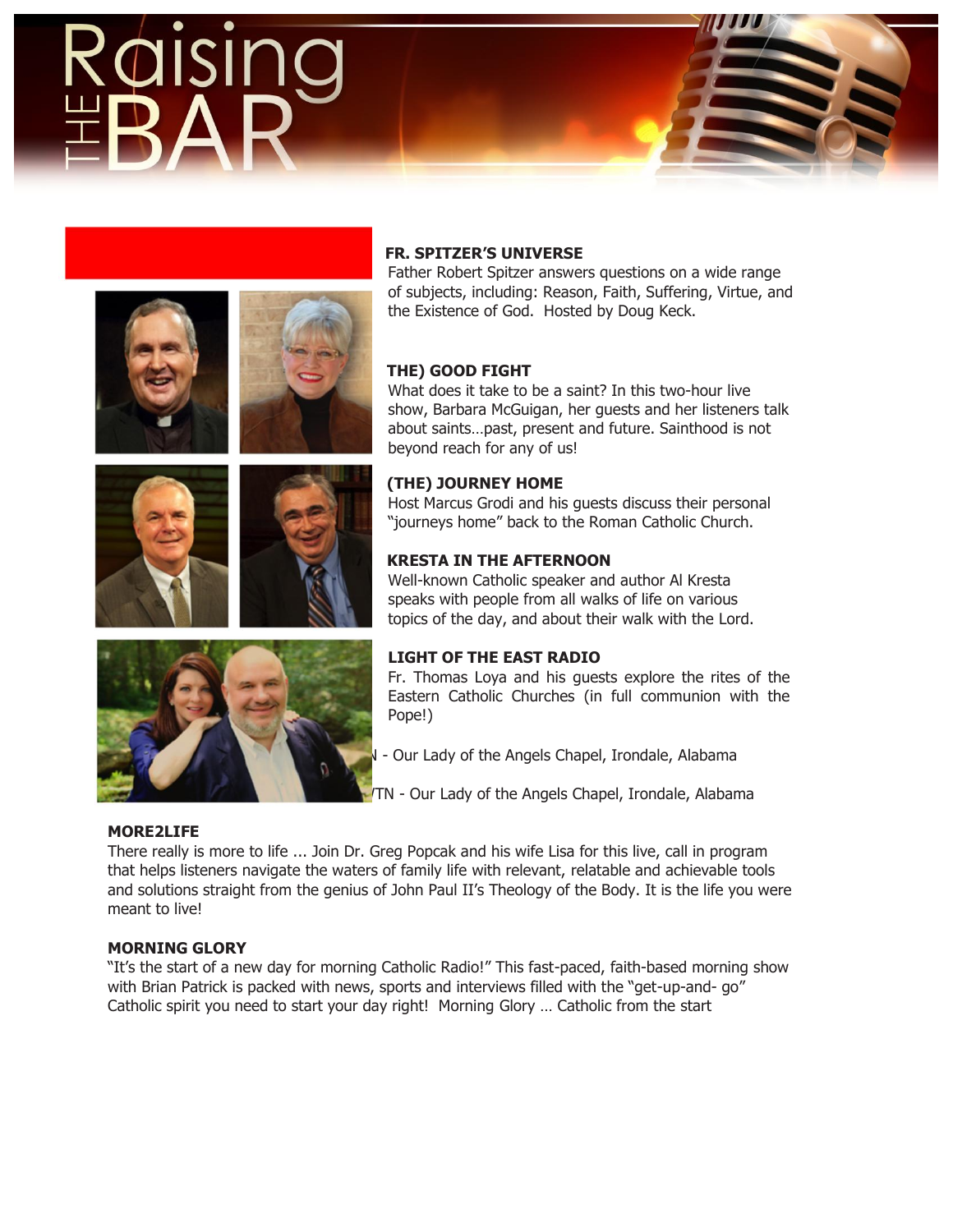



### **MORNINGS WITH MOTHER**

Grab a cup of coffee and your bible…Mother Angelica speaks to our EWTN Catholic Radio family every weekday morning!

### **ROSARY WITH MOTHER ANGELICA AND THE NUNS**

Join Mother Angelica and the Poor Clares of Perpetual Adoration as they recite, in prayer and in song, the Joyful, Sorrowful, Glorious, and Luminous Mysteries of the Rosary. Recorded on site at the Shrine of the Most Blessed Sacrament, Hanceville AL.

### **(THE) SON RISE MORNING SHOW**

The Son Rise Morning Show with Anna Mitchell and Jacob Popcak is fast-paced, motivating and informational – always with the Catholic perspective. You'll hear interviews, prayer, current news items and other timely information each weekday morning!

### **STORIES FROM THE HEART**

"Stories from the Heart" is a weekend program pries. The stories are uplifting, bringing the heart and soul  $\,$  tren and adults alike. The stories span the late 1800's to

une present day. Your nost, Sandra McDevitt, says her listeners tell her Kleenex tissues are necessary when listening to many of the stories!

### **TAKE 2 WITH JERRY AND DEBBIE**

Take 2 with Jerry & Debbie is a unique live daily call-in show. Hosts Jerry Usher and Debbie Georgianni share from their hearts and personal experiences, focusing closely on their listeners and helping them become aware of their tremendous worth and potential. Taking a fresh look at personal, spiritual and cultural issues, their ultimate desire is to bring others to a realization of how much God loves them and has a beautiful plan for their lives.

### **THRESHOLD OF HOPE**

Fr. Mitch Pacwa teaches the core of the Encyclicals of Pope John Paul II. Be entertained and take a fresh look at humanity with the eyes of the Holy Father and the insight of Fr. Pacwa.

### **TOP OF THE WEEK**

This Sunday program includes programs from EWTN's library of apologetics, music, teaching, drama and special offerings.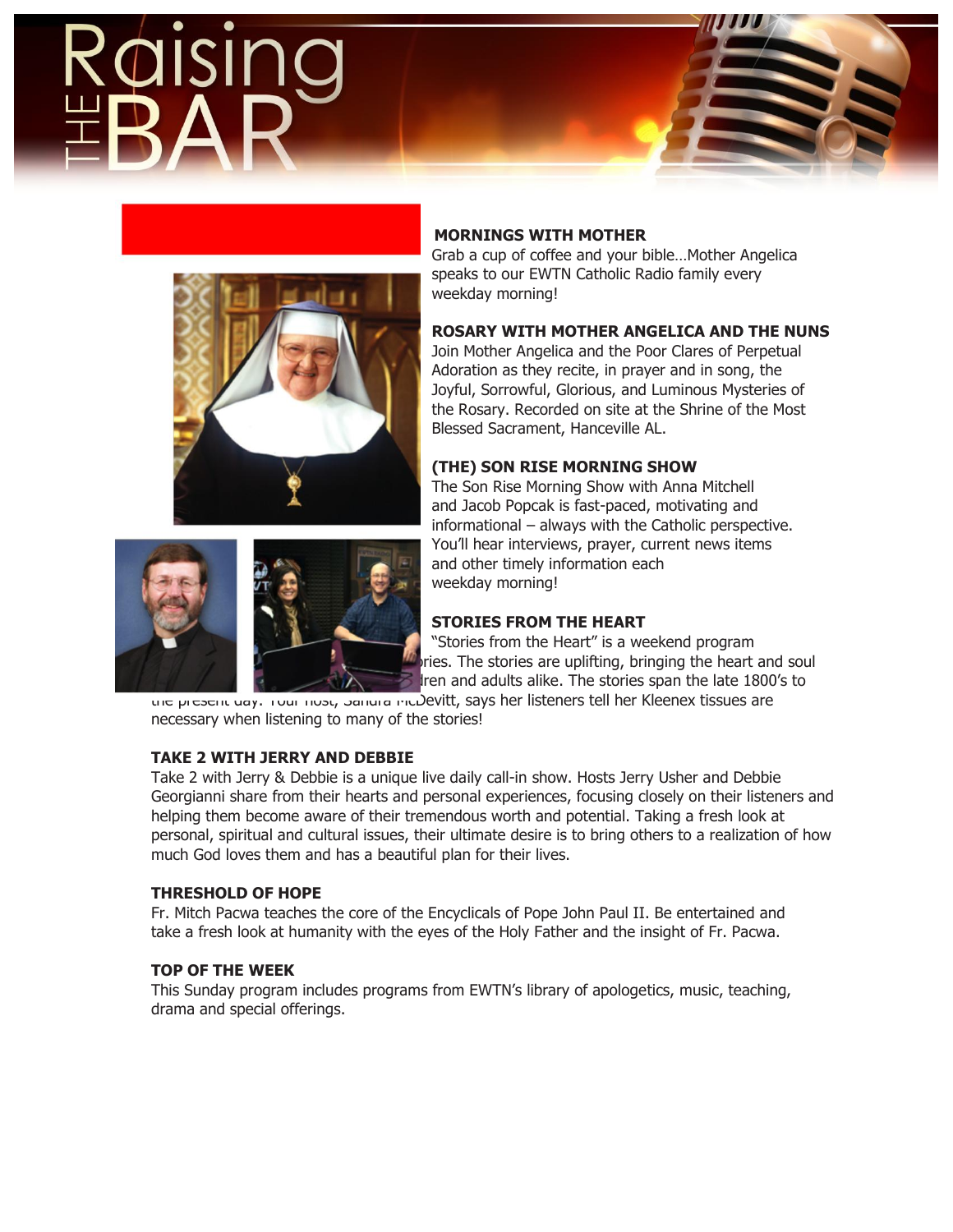# DISIN



### **VATICAN INSIDER**

Direct from the Eternal City, EWTN Rome Bureau Chief Joan Lewis speaks with Vatican officials and visitors about events affecting the Church and the world.

### **VATICAN RADIO WEEKEND**

EWTN is pleased to bring our listeners this half-hour news and feature magazine, utilizing the worldwide resources of Vatican Radio.

### **VOCATION BOOM RADIO**

Vocation Boom Radio is a weekly one hour broadcast hosted by Jerry Usher, founder and president of Vocation Boom. It features bishops, priests, vocation directors, seminary rectors, seminarians and their families, and others with a passion for promoting priestly vocations. The show covers a wide range

of topics of importance to those who are in the priesthood, are considering a priestly vocation, or wish to support those who are pursuing holy orders.

### **WHERE GOD WEEPS**

Host Mark Riedemann speaks with Church leaders about areas of the world where the Church is under attack.

ram of special interest to women! It informs and inspires listeners with the truth of the truth of the truth of the truth of the truth of the truth of the Catholic faith.

### **(THE) WORLD OVER**

**WOMEN OF GRACE** 

EWTN lead anchor and host Raymond Arroyo brings you this weekly news magazine program from Washington DC, with newsmakers from around the world.

# **"What Listeners Are Saying . . ."**

"Two years ago I traveled to Guyana, South America on a mission trip with a group out of the Scranton Diocese. We visited Malachi Hospital and I had the honor of spending the entire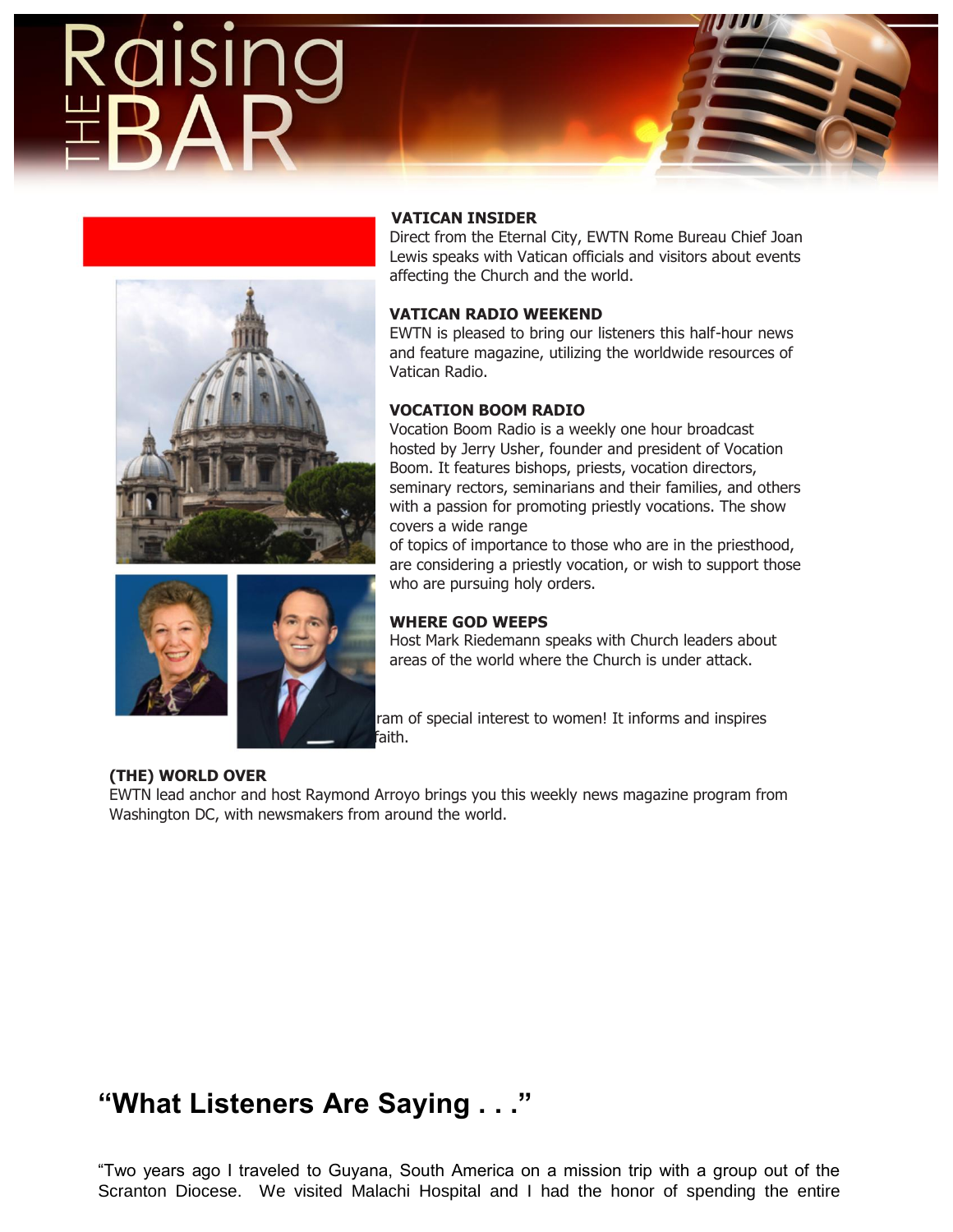# SI

afternoon with a gentleman named Christopher. Christopher, a man in his 50s, had leprosy since he was eleven. He had no fingers, missing one leg entirely, and the other only to the knee. Yet, he was a man filled with joy. He told me the first thing he does when he wakes is turns on his radio to EWTN. The last thing at night, he turns it off. When I returned to America, I tuned in to EWTN so I could begin to learn more about my beloved faith and to find the joy known to Christopher. Thank you EWTN Radio & Mother Angelica from Christopher and me." *….. Margaret - PA*

"One day at work while looking for a Christian station, I came across someone laughing. It was Mother Angelica. I began listening, and have counted that accidental finding as a great blessing. Christian programming, which had very little mention of Catholicism at all, did not fulfill me deeply, and your network is simply wonderful. I was raised in a strong Catholic home, educated in the same Catholic grade school both my children now attend, and I am learning so much about my life-saving faith. Thank you!" ….. *Gina - WI*

"Thank you EWTN for all you have done for Galilee Radio and may your efforts continue to be blessed by the Dear Lord. Our listeners truly appreciate your work. About a month ago, a woman with many personal business and family problems told me that by listening to God through Galilee Radio in the very early hours of the morning, she was saved from committing suicide. Praise the Lord. As your eternally grateful radio affiliate, our powerful partnership has truly delivered eternal rewards. God Bless you all." ….. *Fr. George - TX*

"EWTN Radio has profoundly changed my life and is my lifeline to the "outside" world. I am part of a small prayer group that put on a day retreat for the ladies in our parish. We were able to do so mainly because of our spiritual growth gained from listening to EWTN Radio. It gave us the confidence to minister to our fellow women parishioners. Much of our information was learned from listening to wonderful and faith-filled programs broadcast on EWTN Radio. Thanks again for all you do. Everyone at EWTN remains in my daily prayers." ….. *Julia - NV*

# **"What Listeners Are Saying . . ."**

"Thank you to all involved who helped bring our local EWTN Radio affiliate to my area. It has been a joy and pleasure to listen to this station. I have been so excited that I can't help telling everyone about it. I have learned so much from the talk / call-in programs, lectures, homilies, etc., and have